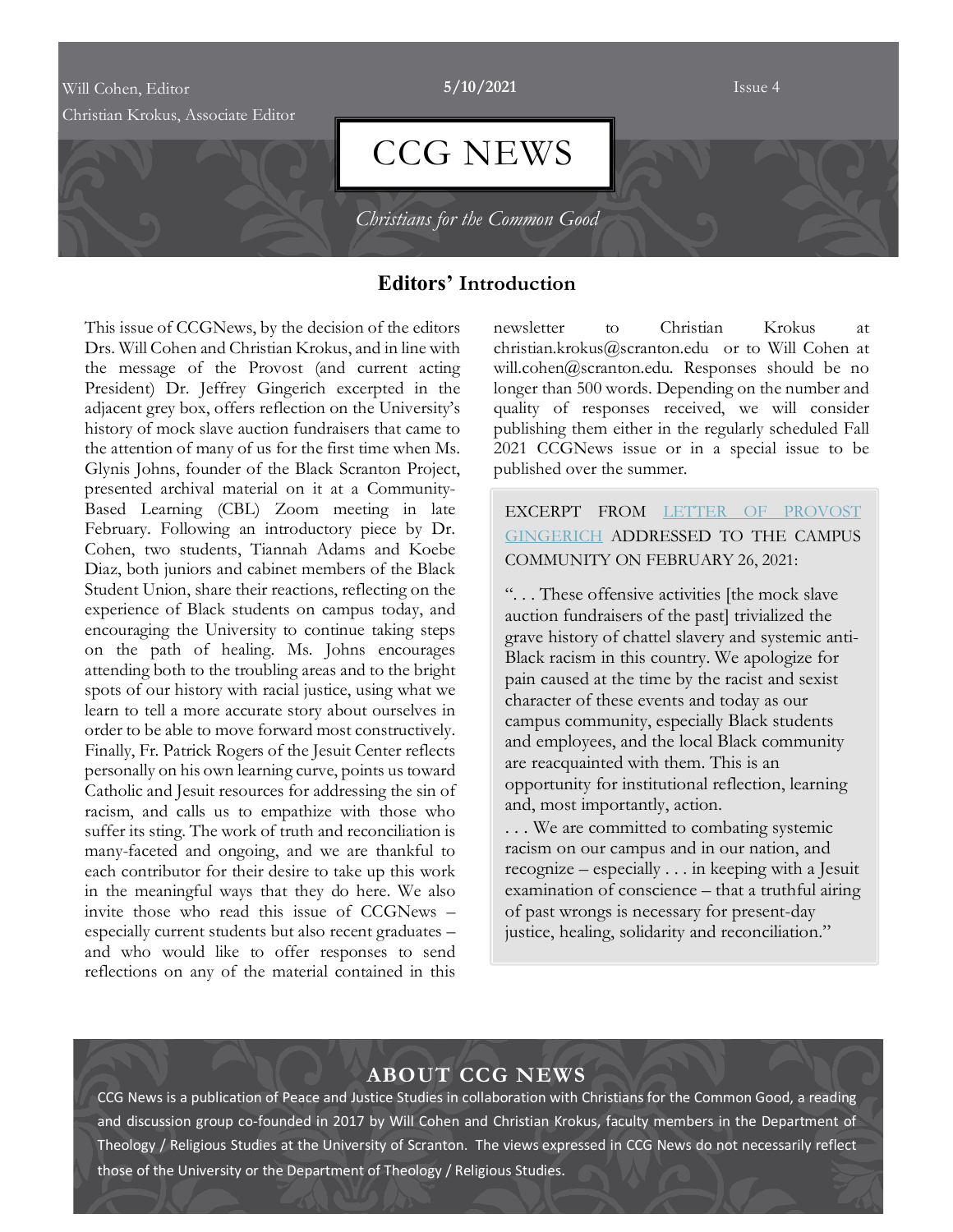## **Fundraisers, Self-Examination, and the Common Good**

By Will Cohen

From the 1950s through the '80s, student clubs and university offices at the University of Scranton held mock "slave auction" fundraisers that as far as we can tell were not intended to hurt anybody. They were meant to be fun  $-$  a way for college students to play for a few hours at either having control over, or being controlled by, another human being . . . and all for a good cause (e.g., the yearbook). And people apparently did have fun, to go by the popularity of these events; a great many high schools, colleges and other institutions across the country held them for years, and some still do hold them today under different names.

Suffice it to say that the ethics of holding such events are questionable on multiple grounds. As the University continues to reflect on them and explore their history and context we will gain further insight. The events in some places in the country appear to have had something of a Greek or Roman cultural motif, and of course slavery in the ancient world wasn't racialized as North American chattel slavery was. Whatever the intention of the fundraisers in a particular instance, their impact is another matter.



**Scranton Times-Tribune, November 2, 1976**

Indeed when these events took place on our campus, their ugly resonance with our nation's own history of oppression of Black people was by no means lost on everyone. A 1973 student editorial in the campus newspaper decried the fundraising idea for both its sexism and its racism, saying of the latter that it was "as if the freshman class had been contemplating the organization of [a] Scranton Chapter of the Ku Klux Klan" (*The Aquinas*, Student Forum, Feb. 28, 1973).

One can hardly imagine that mock slave auction fundraisers were ever held at historically Black colleges like Spellman or Howard. Why mock slave auction fundraisers could continue to happen here as long and as many times as they did is because we were a predominantly White institution. We still are. We aren't as predominantly White as we once were, and it's now been more than thirty years since the last mock slave auction was held on campus that we know of. Nevertheless our way of responding to it now as it's brought back to our attention will tell us a lot about how different, or how similar, we are today to how we were then in terms of our selfawareness as a community.

Two tendencies, not just on our campus but across the country, have the potential to manifest themselves. One is a reluctance to dredge up negative old history, a desire to move on, to focus on the positives of how far we've come from the days of slavery and its legacy of segregation and how generous we are as a community now. The other tendency is to see painful chapters of the past as ones that will continue to cast their shadow into the present until we've come to face them more fully and honestly than we've yet done. In this second tendency, the wounds of the past from which we don't flinch or run hold out the promise of our being able to live more freely and truthfully with one another today. Reflecting on the many "historical events that make us ashamed of our humanity," Pope Francis writes the following in his most recent encyclical *Fratelli Tutti* (On Fraternity and Social Friendship): "Nowadays, it is easy to be tempted to turn the page, to say that all these things happened long ago and we should look to the future. For God's sake, no! We can never move forward without remembering the past; we do not progress without an honest and unclouded memory" (§249).

With an authentic sense of self-worth (rooted in the conviction of being unconditionally loved, rather than in self-righteousness) should come an ability to hear criticism that painfully forces us to reevaluate how well we have been treating others, hearing *their* point of view. From time to time we should be able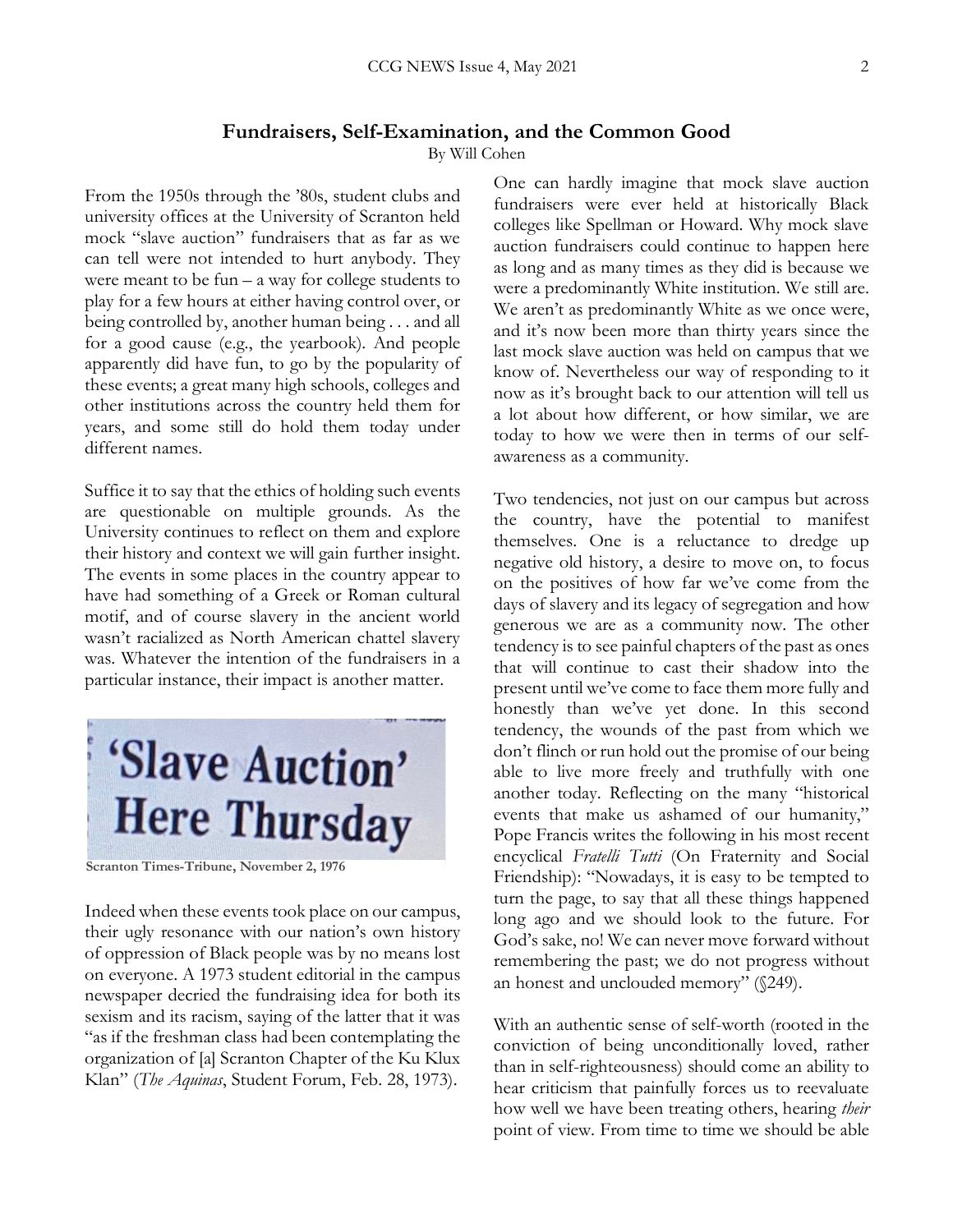to be unpleasantly surprised by such input from others that rates us less highly than we would have thought. This is what enables us to change, to grow. The 20<sup>th</sup> century French Jesuit patristic scholar Jean Daniélou aptly defined sin as "the refusal to grow". If we tell a too uncomplicated story of ourselves as being invariably good and kind and generous, hearing that we need to change just doesn't fit. Who, us? To the kingdom of Judah in the late  $7<sup>th</sup>$  c. BC God says, "I will bring you to judgment for saying, 'I have not sinned'" (Jer. 2:35).

St. Ignatius' *Exercises* urge us not to try and tackle every shortcoming all at the same time. In our country and on college campuses, anti-Black racism isn't the only issue needing to be addressed, but it's an important one. Jesuit institutions have an opportunity in our time, not because they're innocent of the stain of racism that has racked our nation but precisely because they're implicated in it, to play a leading role in our nation's healing by showing what it looks like to face our past and our ongoing faults. Georgetown's slavery archives project has already established itself as a model of the humility and truthfulness that make healing possible. And not only the massive sin of the actual holding and then selling of enslaved people for

profit, but also even the relatively minor sin of a mock slave auction is featured on Georgtown's site, in a spirit of truth and reconciliation.

Our own university has taken important steps to make space for this same kind of truth-telling as we have redoubled our commitment this past year to having the difficult discussions about racial justice that need to happen in order for us to better understand and care for one another. The Black Student Union has been established. Numerous faculty workshops have been held. Authors and activists have been invited to address issues from anti-racism and White space to the difficult experiences of many African Americans in the Catholic Church. New African-American faculty members are coming in the Fall as part of an initiative to build a Black studies program and increase our academic focus on anti-Black racism and other forms of racial injustice. These initiatives, and everything we do going forward to build on them, lay the groundwork for a community in which we may hope that ever fewer fresh occasions of racial injustice and insensitivity arise, and that an ever deepening appreciation of their impact enables us to work through them humbly and charitably when they do.

## **Interview with Tiannah Adams and Koebe Diaz of the BSU**

*In conversation with Drs. Christian Krokus and Will Cohen of the Theology/Religious Studies department, students Tiannah Adams (TA) and Koebe Diaz (KD) offered their reflections about the mock slave auctions and shared their broader concerns about the experience of Black students and other students of color at the University of Scranton.*

*Tiannah Adams, class of 2022, is a Psychology major and the founding president of the Louis Stanley Brown Black Student Union. She is from Harlem, NY, and she attended Loyola School in NYC. After graduation, she plans to pursue a J.D. and a Ph.D. in social psychology.*

*Koebe Diaz, class of 2022, is a Psychology major and a founding cabinet member of the Louis Stanley Brown Black Student Union. She is from Dumont, NJ. After*  *graduation, she plans to pursue an M.A. in public health and a Ph.D. in clinical psychology.*

#### **On initial responses to the revelation about the history of mock slave auctions on campus.**

**KD**: It was in the Cabinet group chat for the Black Student Union that I first heard about it, and I was really confused. It took me a while to understand what the events were and to realize that they happened in the 70s and 80s. When I brought it up to other students, many didn't know about it and didn't really care to follow up, which was really sad. In one of my classes, my professor tried to bring it up for discussion, but in that class I'm the only Black person and no one claimed to have heard of it or seemed to care to hear more.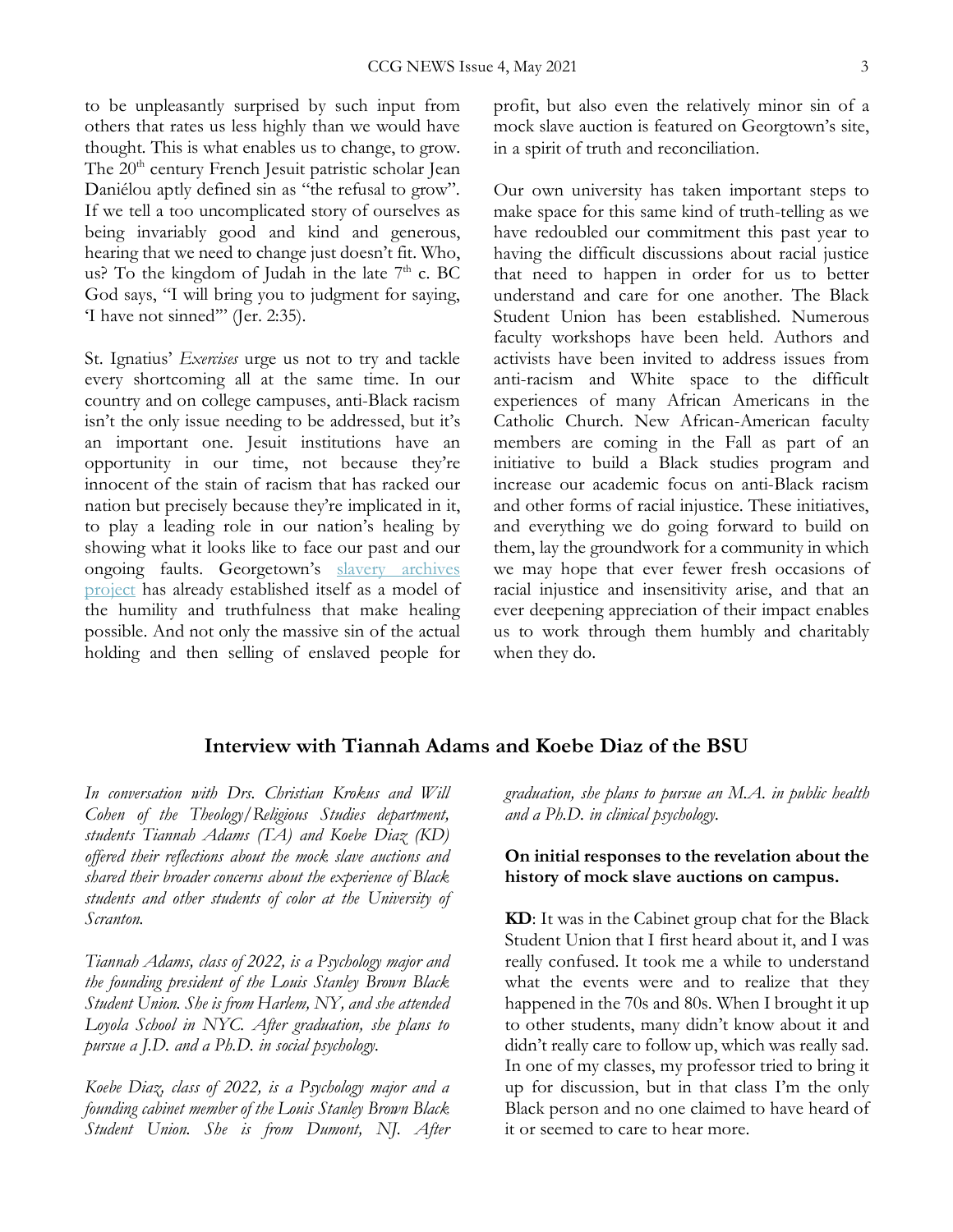**TA**: I was helping host the event where the news was dropped, and I was in complete shock at first. Although it was explained during the event, I wasn't aware of what it actually was. Once I did more research, it started to impact me. I expected everyone around me to be in shock and to be as angry as I was. When I didn't receive that response it made me more angry, but also, I guess, it gave me a sense of loneliness.

**KD:** With people close to me, like in my inner circle there was a lot of conversation and it was comforting because it was like, "Okay, they can understand me," but outside of that there was really nothing being done. There were no conversations happening outside of that and, like Tiannah said, it did make you feel alone because no one's talking about it, so how do you know if your feelings are even that valid?

**TA**: It was an invalidating experience because you don't know if you're overreacting or if this is something that actually deserves to spark outrage.

### **On broader concerns about the experiences of Black students and students of color at the University of Scranton.**

**KD**: The atmosphere that is created at the University is kind of like there's no racism here: "Everything's good, everyone loves each other." A few days after we heard the news, or maybe even the day after, however, I saw people I'm friendly with posting about how much they love the University: "I love it here," "What an amazing community," and it really broke my heart, because when something like this happens that directly affects me it doesn't seem to resonate with them and they don't seem to feel any sympathy.

Living in the dorms, you sometimes hear racial slurs being yelled and shouted. Being the only Black person on your floor, you find yourself wondering whether to say something – "If I say something, will it just make things worse?" But if you don't say anything then you're the one that has to carry the burden of hearing those things. You don't know what others are thinking and even to try to find out can be uncomfortable, so you feel alone. When those interpersonal racist incidents or things like the mock slave auctions come up, it takes an emotional toll on a person. I found that the first year, if you're lucky you can ignore some of the racist things that happen, like the micro aggressions, the little things. But it starts to pile up and after a while it gets to be too much and the things that you used to be able to tolerate, they set you off and you can't handle anymore. Other students could get that email from the Provost and gloss over it, and move on the next day and not have to sit up at night thinking about it. After I heard about the news, I went home for a few days.

#### **On the founding of the Black Student Union**

**TA**: I first got the idea in the second semester of my freshman year to start a Black Student Union, and I started checking into it the first semester of my sophomore year. Soon after that I was told I couldn't create the BSU because it would be exclusive of other students at the University, and I was told that multiple times. I met with the Kemps\* pretty regularly to create a plan of what to do next, and then last summer I met with the provost [Dr. Gingerich] about ways to increase diversity at the university. That's when that idea of a BSU started to become finalized.



**On some recent positive experiences of support at the University of Scranton**

**TA**: I appreciated the email that Dr Gingerich sent out. Also, the BSU was invited to be involved in the searches for more Black faculty on campus, and in meetings with Fr. Pilarz we spoke of possible curriculum changes. For example, usually we only learn about historical Black figures in black history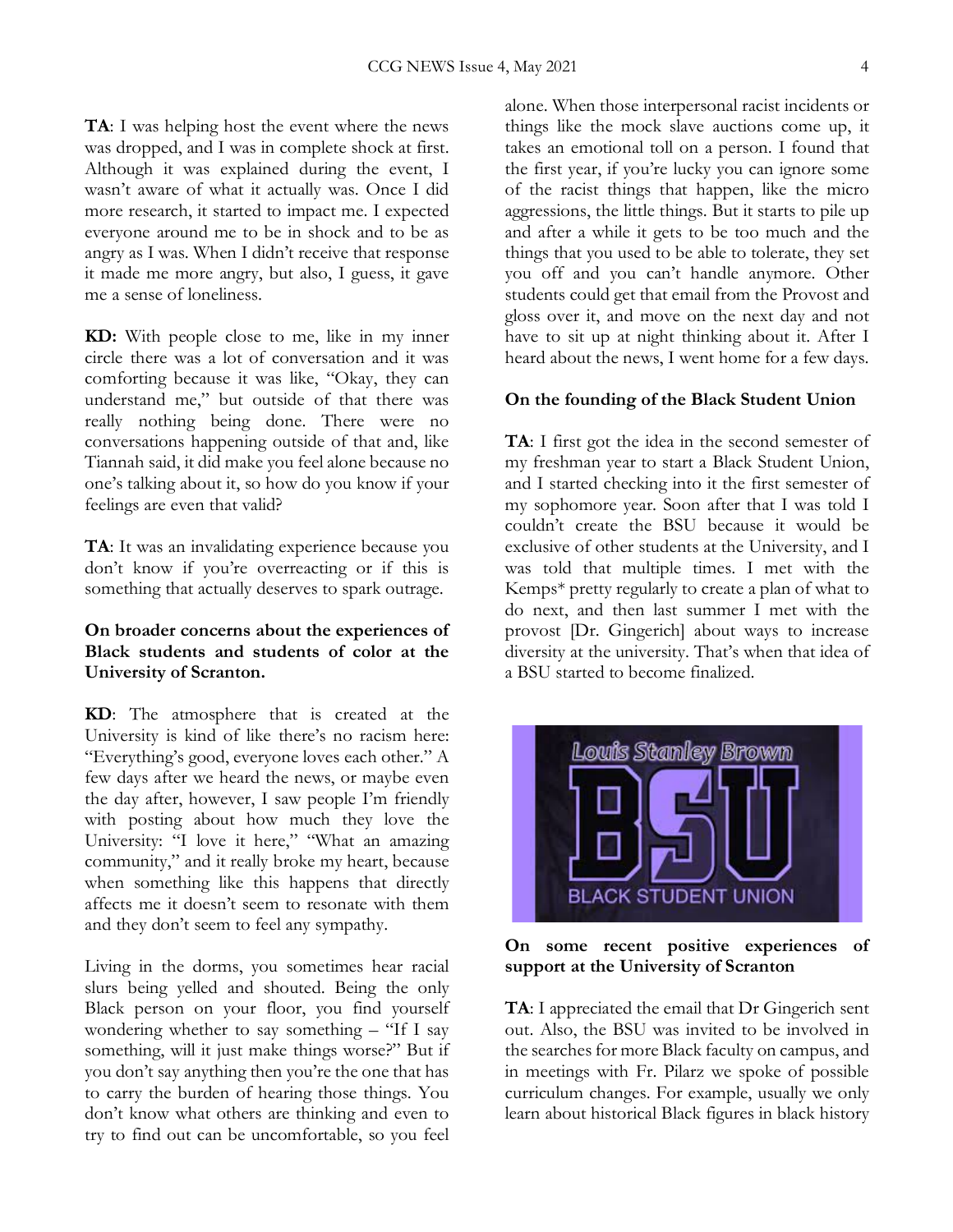courses, but we wanted to ensure that we're learning about Black figures across the board.

**KD:** I've found trust within individual faculty members.

## **On how to improve the experiences of Black students and other students of color at the University of Scranton**

**TA**: I know they might be working on this now, but having a separate admissions event for Black students and other students of color so that they'll be able to be familiarized with the campus before orientation would be nice.

**KD**: It's important to hear from your Black students to understand their experiences, but it's also important not to overburden them. At some point it's time to get to work and take action that helps them.

**TA**: A physical space for the BSU would be very helpful. I think many people don't understand why space is necessary. "Why do Black students need a special space? They have the entire campus." But realistically we don't have any space on campus that we can call our own. I think it's hard to understand, if you're not in a Black student or student of color's position, how the entire campus is a White space and how important it is for Black students to have a space to debrief and be our most open and comfortable selves.

**On how, going forward, the University of Scranton might address the mock slave auction fundraisers and any similar unfortunate aspects of its history.**

**TA**: I think as a Jesuit university it's important to reconcile, but you can't reconcile without understanding your past. Everything that has happened in the University's past needs to come to light, and then we can work on reconciliation and rebuilding the relationship with Black students and other students of color on campus. But that can't be done unless everything else is discovered.

**KD**: The things that happened in the past are still affecting what's happening now. Unless we address what happened in the past we're not going to be able to move forward. If we were able, as Tiannah was saying, to reconcile and come to terms with what has happened and make amends, fix the harm that was done, that would go a lot farther than what we've been currently doing, not even just at the University but I guess as a society as a whole.

**TA**: The school claims that it's committed to being anti-racist, but you can't be anti-racist without acknowledging your past. It is a risk, but hopefully that will make the school better in the long run. I was going to point to the Georgetown University Slavery Archive. I think what hurt the most for me with the mock slave auctions was that some people knew about it and didn't say anything. If the University took responsibility for everything that has happened in the past, I would respect that more than just having things brought up at an event.

\**Dr. Joel Kemp and Dr. Gail Kemp, African American scholars who have gone on to teach at other universities, were tenure-track faculty members in Theology and Psychology, respectively, until the end of the Spring 2020 semester.* 

## **Interview with Glynis Johns of the Black Scranton Project**

*The Community-Based Learning (CBL) Talk in February, at which Ms. Glynis Johns, Founder and Executive Director of the Black Scranton Project, shared research about past mock slave auction fundraisers at The University of Scranton, was jointly hosted by Ms. Julie Schumacher Cohen, CBL Board Chair and Assistant Vice President for Community Engagement / Government Affairs, and the Louis Stanley Brown Black Student Union and other campus offices. Ms.* 

*Schumacher Cohen subsequently interviewed Ms. Johns about her research and about how the University of Scranton might partner with her work at the Black Scranton Project. Dr. Christian Krokus edited the interview.*

**How did you initially find out about these "mock slave auction fundraisers" as a phenomenon and**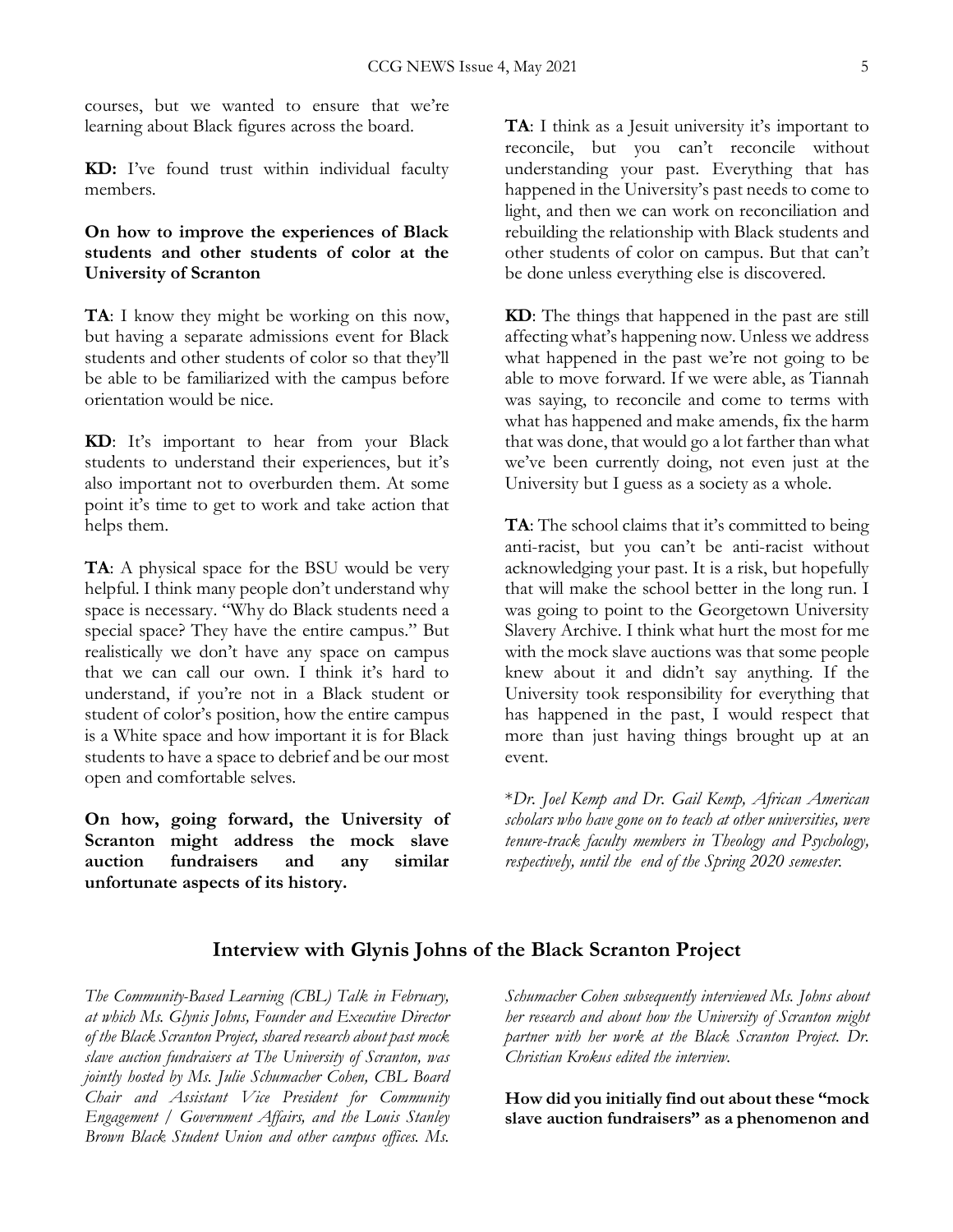#### **how do you situate them as part of the national and regional legacies and current challenges of predominantly white institutions?**

I saw that these kinds of events had happened in Northeastern Pennsylvania, and given my relationship with the University, I felt it was important to look into it. We can't progress if we don't talk about how the University used to address race and how that might have been harmful then and now. I knew what I discovered could be triggering, and I didn't want people to point fingers at, or target the University. I wanted to share this from an educational standpoint. My presentation was meant to document this history, process it, and use it as a call to action. The University isn't perfect. These slave auction fundraisers were not the worst thing in the world, but they are still something to be addressed. This is an example of an event that, as a Black woman, I would not have wanted to participate in. I would not have wanted to be a "slave". I would not have wanted to be a "slave owner".



I've also found that in the late 1960's, white University of Scranton students showed up in large numbers to stand up for fair and equal housing in the City and to fight for racial justice for the Black community. So even around when these slave auction fundraiser events were going on, some students were also engaged civically on behalf of Black residents of Scranton.

**You mentioned that you shared this research with the University as a way for us to move forward in a constructive way. That aligns with our Jesuit tradition of self-examination, truth and reconciliation and with how Bryan** 

**Stevenson of the Equal Justice Initiative has urged institutions to have their own "truthtelling process." Why do you think it's important for the University and other institutions to know and share our history?**

I felt it was important to bring this story to students, especially during Black History Month and with the emphasis this past year on racial justice, inclusion, telling stories, and letting people tell their stories. I wanted to share this in order for them to have the information and to have a conversation – to say, "This is part of our legacy at the University; this belongs to us – good or bad – what do we want to do with it?" I think in the city of Scranton as a whole, we can have trouble with transparency and addressing issues that affect minority groups.

**The Black Scranton Project is always on the move – from organizing the pan-African flag raising at City Hall to being honored by U.S. Senator Bob Casey in the Congressional Record to various historical and mixed-media projects online and off. What's next for you and the BSP, and how might University of Scranton students, faculty and staff collaborate and support your efforts?**

We are working on opening our Community Center – we will have a fun, Juneteenth block party which will be a soft opening of our space. It will include a fundraiser to support the Black Scranton Project's work. Through a coffee collaboration with Electric City Roasting Company, Zummo's will be selling Juneteenth Java. June is also Black men's health matters awareness month. It's going to be an actionpacked and fun month.

Once the Center is established, I would like to do some research projects with different departments and students at the University. It would be great to have a community-based learning initiative where students can publish articles on our website, create an exhibit, or build on the "Uncommon Knowledge" stories series. For the Black Student Union in particular, I hope they see this Center as a place to have meetings, have events, work with youth in Scranton, a resource that they can utilize.

The University is in the footprint of the downtown area, where the Black community was historically.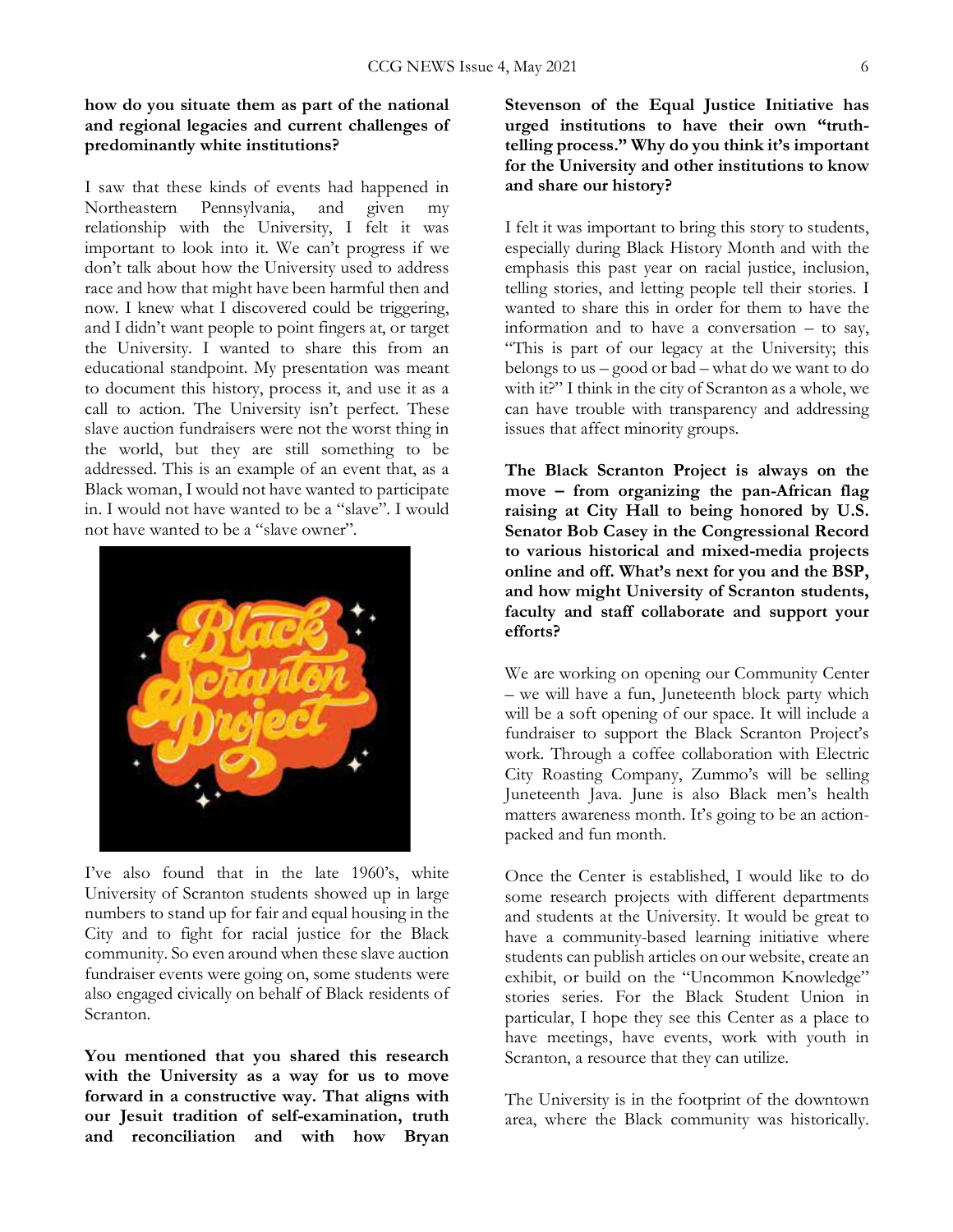Downtown has always been a hub – Black people were working in the Hotel Casey; they were domestic workers, day laborers, moving coal. As that historic neighborhood on Adams Avenue was erased with redevelopment and even as downtown or Hill Section buildings are taken down now – for better or worse – the stories of Black residents can disappear. Together we need to collect these stories, because historically, Black communities have not been written about enough.

**Thank you for the time and energy that you put into researching Scranton's Black history, including University history. We know the wellbeing of the city and the campus – the people of this community – are intertwined, including on how we make progress toward racial justice. Anything else you want to add about how to be partners in this work?**

I see myself as having a really strong relationship with the University of Scranton. We've done a lot of good work together already in the past couple of years, so I definitely want to continue the relationship with the Black Scranton Project. With the impact of the pandemic, I'm really looking at what resources and institutions we have to help our local Black students be prepared for life and career choices. It would be great to have volunteers from the University run workshops, tutor, and help with homework. I want to be able to take what I learned from the University of Success program and see how we can partner to extend programming like that to students of color at our Center. I think partnering with the University as an institution of higher education will be valuable not only to the Black community but to the city of Scranton as well.

## **Interview with Fr. Patrick Rogers, S.J., of the Jesuit Center**

*Fr. Rogers, the Executive Director of the Jesuit Center, was interviewed for by Ryan Sheehan, J.D., the Jesuit Center's Assistant Director.*

**What was your personal response to the death of George Floyd and the renewed focus and awareness on racism as brought on by the events of last summer?**

The death of George Floyd brought into sharp focus the continuing reality of racism in our country. For an officer of the state to kneel on the neck of another with what at the time seemed to be such impunity was not only a gross abuse of power, it was a complete denial of that man's humanity. It was painful to watch on so many levels and something I found very troubling. Mr. Floyd's call to his mother as he lay their having his life choked out of him echoed our own anguished calls to Mary, the mother of Christ. His was a call for mercy, for sympathy, and for life.

While I have taught and discussed issues surrounding racism for many years, I think and pray about the many things to which I simply have not paid enough attention. I was reminded, in a

way I am not very proud to admit, that I need to alter, or increase, my focus on race and racism. Mr. Floyd's death (along with Breonna Taylor and others) was a wake-up call for me. I personally feel like I can't ignore the underlying issues that cause incidents like this to happen with an all too regular familiarity. As a Jesuit whose role in the Church is to proclaim the Gospel, justice demands that I lend my voice to anti-racism initiatives.



**How does our tradition of Jesuit education – rooted in our Catholic and Jesuit mission - call us to respond differently to racism?**

Catholic Social Teaching, Catholic Intellectual Tradition, the call of the Bishops, the Jesuit martyrs, and countless other examples are parts of our faith and tradition that inform us of how to treat our brothers and sisters and how we are to direct instruments of power and privilege. To put